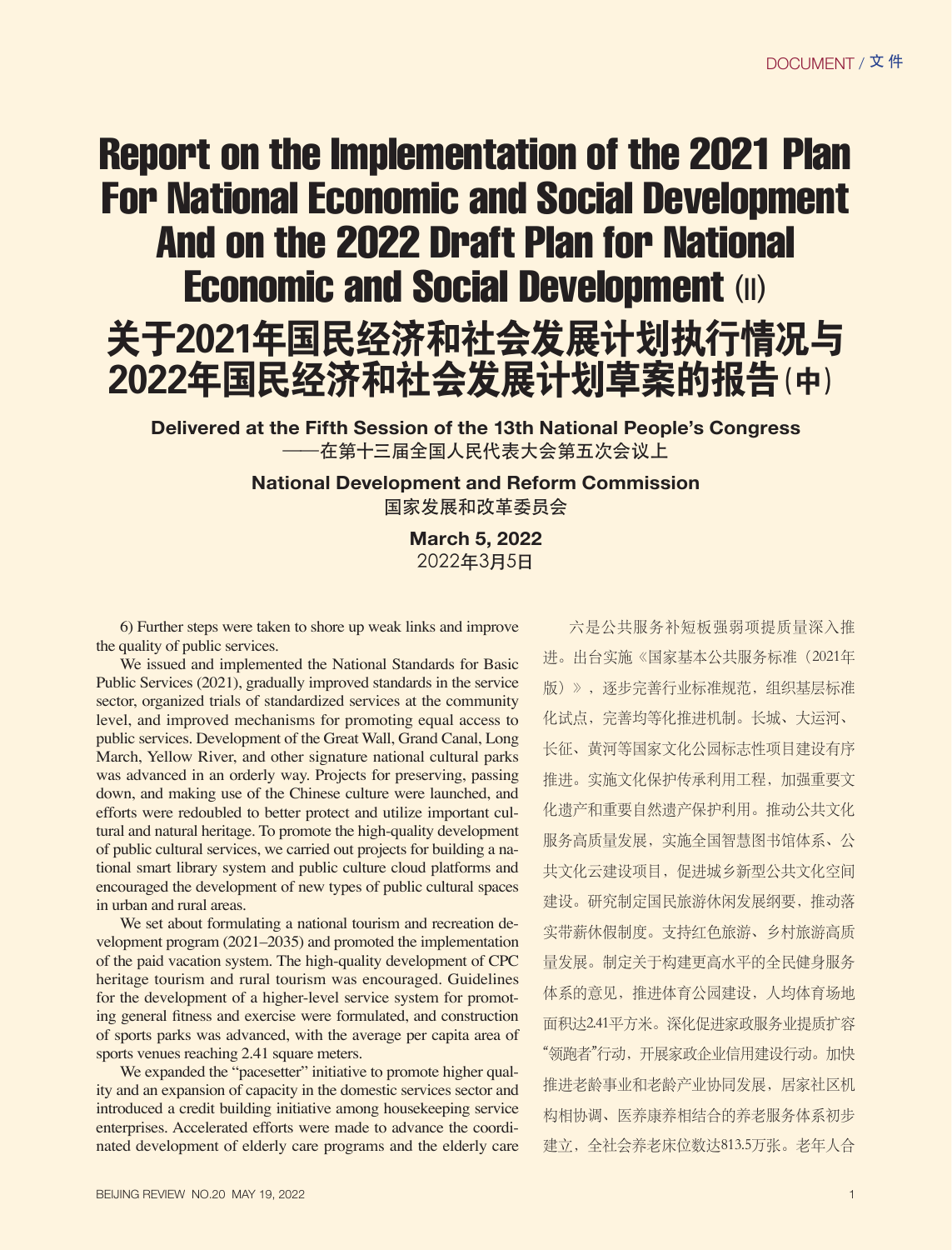sector, and initial steps were taken toward developing an elderly care system that combines in-home, community, and medical facility services and that meets different medical and health care needs. The number of beds in elderly care facilities reached 8.135 million. Protection of the lawful rights and interests of the elderly was constantly strengthened, and marked improvements were made with barrier-free environments in rural and urban areas.

We developed public-benefit childcare services, facilitating the construction of a number of childcare facilities that are convenient, accessible, affordable, and quality-assured. Improvements were made to the mechanism for dynamically adjusting the standards of living allowances and nursing care subsidies for people with disabilities. We worked to safeguard the rights and interests of women and children, promoted the development of child-friendly cities, gradually established sound networks for the assistance and protection of minors, and improved social welfare systems for orphans and people with disabilities.

Overall, the projected targets for economic growth, employment, consumer prices, and the balance of payments in 2021 were satisfactorily met, indicators of scientific and technological innovation, resource conservation, environmental protection, and social security continued to improve, and grain and energy output grew steadily. Last year's major objectives and tasks for economic and social development were accomplished.

Difficulty is understood through experience. Faced with complex and grim international and domestic conditions, we maintained strategic resolve and stayed committed to managing our own affairs well. We spared no effort to complete arduous tasks in reform and development, smoothly achieved the first centenary goal of building a moderately prosperous society in all respects, and took a firm step toward the second centenary goal of building China into a modern socialist country in all respects. These achievements were made under the strong leadership of the CPC Central Committee with Comrade Xi Jinping at its core, under the sound guidance of Xi Jinping Thought on Socialism with Chinese Characteristics for a New Era, and through the concerted and strenuous efforts of the whole Party and the entire nation.

However, we must be aware that the number of problems and challenges confronting China's development has grown markedly. Externally, the COVID-19 pandemic is still ongoing, the world economic recovery lacks momentum, and commodity prices are fluctuating at a high level. All this is making our external environment increasingly volatile, grave, and uncertain. Domestically, we face a three-way pressure not seen in many years, consisting of shrinking demand, supply shocks, and flagging market expectations. Local COVID-19 cases are still occurring sporadically, new sources of downward pressure on the economy have emerged, and risks in some areas may be exposed at a faster pace. All this has made it much more difficult to maintain a stable economy.

First, aggregate demand is shrinking. The overall market environment is tightening, the recovery of consumption and investment is sluggish, and effective demand remains insufficient. The average growth rate of per capita disposable income in the past two years is lower than it was before the epidemic, and COVID-19 cases are still occasionally emerging, suppressing urban residents' consumption capacity and desire to spend. The recovery of in-person consumption is still feeling the impacts of COVID-19.

法权益保障工作不断加强,城乡无障碍环境明显 改善。发展普惠托育服务体系,推动建设一批方 便可及、价格可承受、质量有保障的托育机构。 健全残疾人两项补贴标准动态调整机制。做好妇 女儿童权益保障工作,推进儿童友好城市建设, 未成年人救助保护网络逐步健全,残疾人、孤儿 等社会福利制度不断完善。

总的来看,2021年经济增长、就业、居民消 费价格、国际收支等预期目标较好完成,科技创 新、资源节约、环境保护、社会保障等领域指标 持续改善,粮食能源生产稳步增长,全年经济社 会发展主要目标任务完成情况良好。事非经过不 知难。面对复杂严峻的国际国内形势,我们保持 战略定力,坚定不移办好自己的事,奋力完成改 革发展艰巨任务,顺利实现了全面建成小康社会 的第一个百年奋斗目标,在全面建设社会主义现 代化国家、向第二个百年奋斗目标进军的新征程 上迈出了坚实一步。这些成绩的取得,是以习近 平同志为核心的党中央坚强领导的结果,是习近 平新时代中国特色社会主义思想科学指引的结 果,是全党全国各族人民勠力同心、艰苦奋斗的 结果。

同时也要看到,当前我国发展面临的问题和 挑战明显增多。从国际形势看,全球疫情仍在持 续,世界经济复苏动力不足,大宗商品价格高位 波动,外部环境更趋复杂严峻和不确定。从国内 形势看,经济发展面临多年未见的需求收缩、供 给冲击、预期转弱三重压力,局部疫情时有发 生,新的经济下行压力凸显,一些领域风险可能 加快暴露,保持经济平稳运行难度明显加大。一 是总需求收缩。市场环境总体趋紧,消费和投资 恢复迟缓,有效需求依然不足。居民人均可支配 收入两年平均增速低于疫情前水平,加上疫情散 发的扰动,城市居民的消费能力、消费意愿受到 抑制,线下接触性消费恢复仍受疫情影响。投资